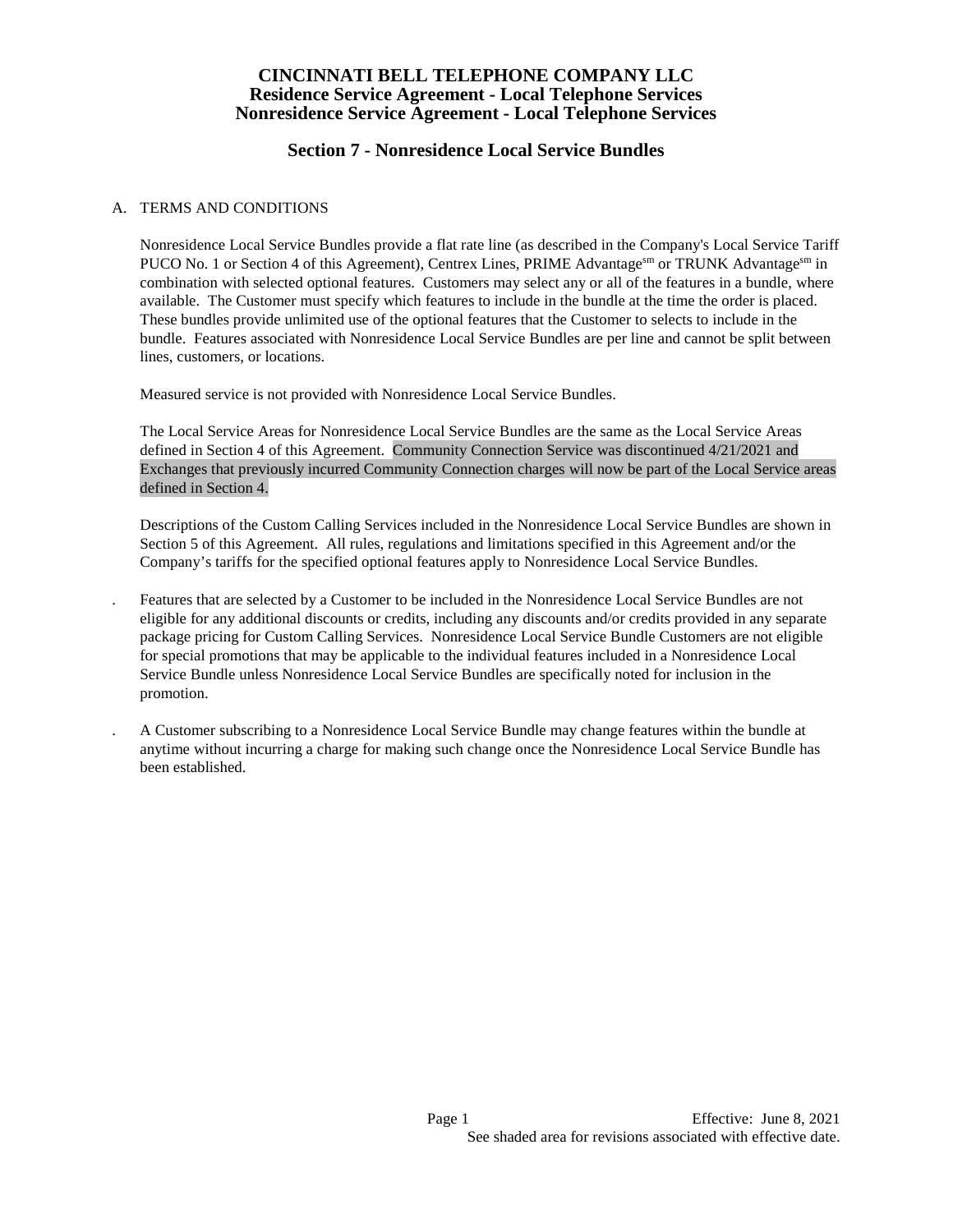# **Section 7 - Nonresidence Local Service Bundles**

#### B. ACCESS LINE BUNDLES

Access line bundles provide a flat-rate nonresidence Local Exchange Service line in combination with selected optional features.

1. Business Connections

Customers subscribing to Business Connections may subscribe to any or all of the following features. (Some features may not be compatible on the same line.)

- a. Anonymous Call Rejection
- b. Anywhere Call Forwarding
- c. Call Block (\*60)
- d. Call Forwarding Busy Line
- e. Call Forwarding Don't Answer
- f. Call Forwarding Variable
- g. Call Return (\*69)
- h. Call Transfer
- i. Call Waiting
- j. Call Waiting Deluxe (as of 5/1/2018 this feature is not available to new subscribers)
- k. Calling Name and Number
- l. Distinctive Ringing (MDNL)
- m. Message Waiting Indicator
- n. Repeat Dial (\*66)
- o. Speed Calling 8
- p. Speed Calling 30
- q. Three Way Calling
- r. Voice Mail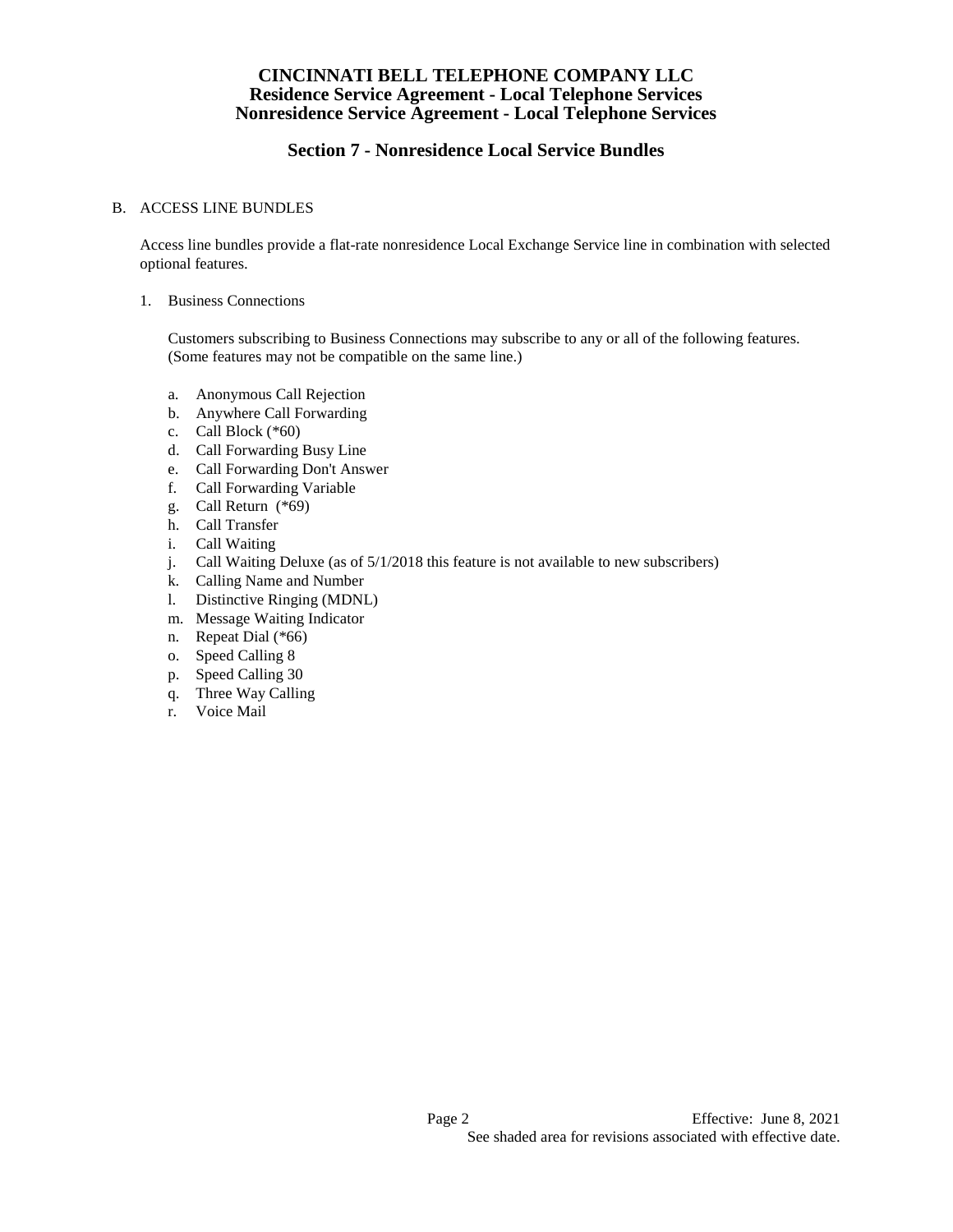# **Section 7 - Nonresidence Local Service Bundles**

#### B. ACCESS LINE BUNDLES (Continued)

2. Business Phone Pak

Business Phone Pak is grandfathered as of February 20, 2007. Existing Customers may retain this service at their current locations and change features within the bundle, but may not move the service to a new location. Business Phone Pak is not available to new subscribers or as new service.

Customers subscribing to Business Phone Pak may subscribe to any or all of the following features. (Some features may not be compatible on the same line.)

- a. Anonymous Call Rejection
- b. Anywhere Call Forwarding
- c. Call Forwarding Busy Line
- d. Call Forwarding Don't Answer
- e. Call Return (\*69)
- f. Call Transfer
- g. Call Waiting
- h. Call Waiting Deluxe
- i. Calling Name and Number
- j. Distinctive Ringing (MDNL)
- k. Message Waiting Indicator
- l. Three Way Calling
- m. Voice Mail

Business Phone Pak customers must select between a paper bill delivered via the U.S. mail or an e-bill delivered electronically via the internet. The bundle price is discounted for customers choosing the e-bill option. The monthly rate for the e-bill option applies to all lines that are group billed with the first line, regardless of how the first line is billed. The paper bill monthly rate for additional lines only applies to additional lines that are billed separately from the first line.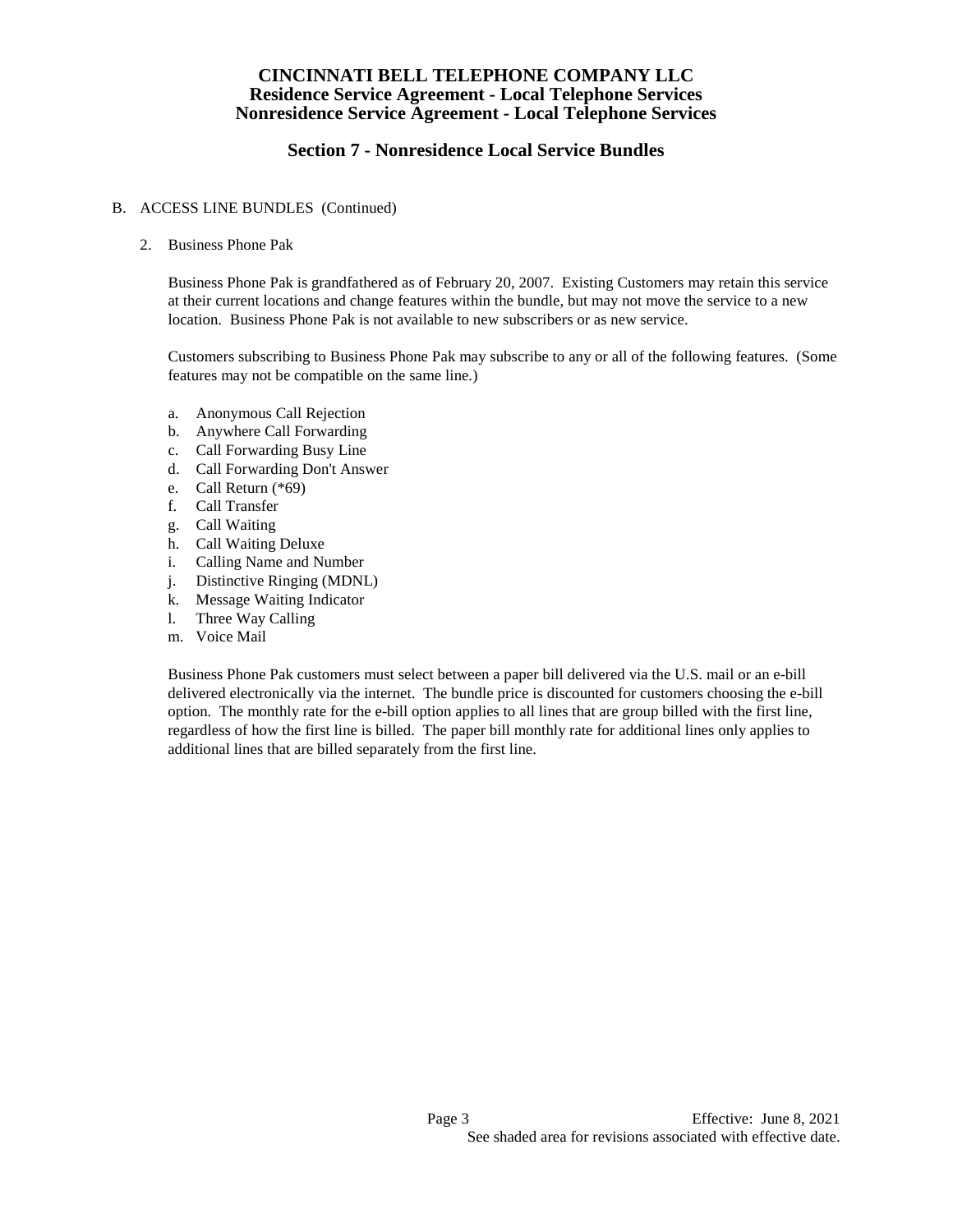# **Section 7 - Nonresidence Local Service Bundles**

#### B. ACCESS LINE BUNDLES (Continued)

#### 3. Hunting Enhancement to Business Connections and Business Phone Pak

Customers subscribing to two or more Business Connections Lines and/or Business Phone Pak lines have the option to add hunting service to the bundle for an additional charge. The additional hunting charge is per line, applies only to Nonresidence Local Service Bundle lines, and applies to every line in the hunt group. Lines that are not part of a Nonresidence Local Service Bundle will pay the standard hunting rates as described in Section 21 of this Agreement.

The Customer is required to pre-determine the telephone lines that are to be a part of the hunting arrangement. Hunting service will be placed on every telephone line in the hunting arrangement. This will enable the central office to search in a pre-determined sequence for an available idle line in a preestablished group of lines.

To accommodate the hunting arrangement, Call Waiting cannot be activated on the lines which have been chosen by the Customer to be part of the hunting arrangement, except for the last line. Additionally, the Voice Mail Support services, as outlined in Section 5 of this Agreement, will not be activated on any of the telephone lines which are involved in the hunting arrangement.

Multi-line hunting and circular hunting are not available with this arrangement.

The telephone lines that are part of the hunting arrangement must be served from the same central office and furnished to the same Customer. Hunting is only available to Customers who are served by appropriately equipped central offices.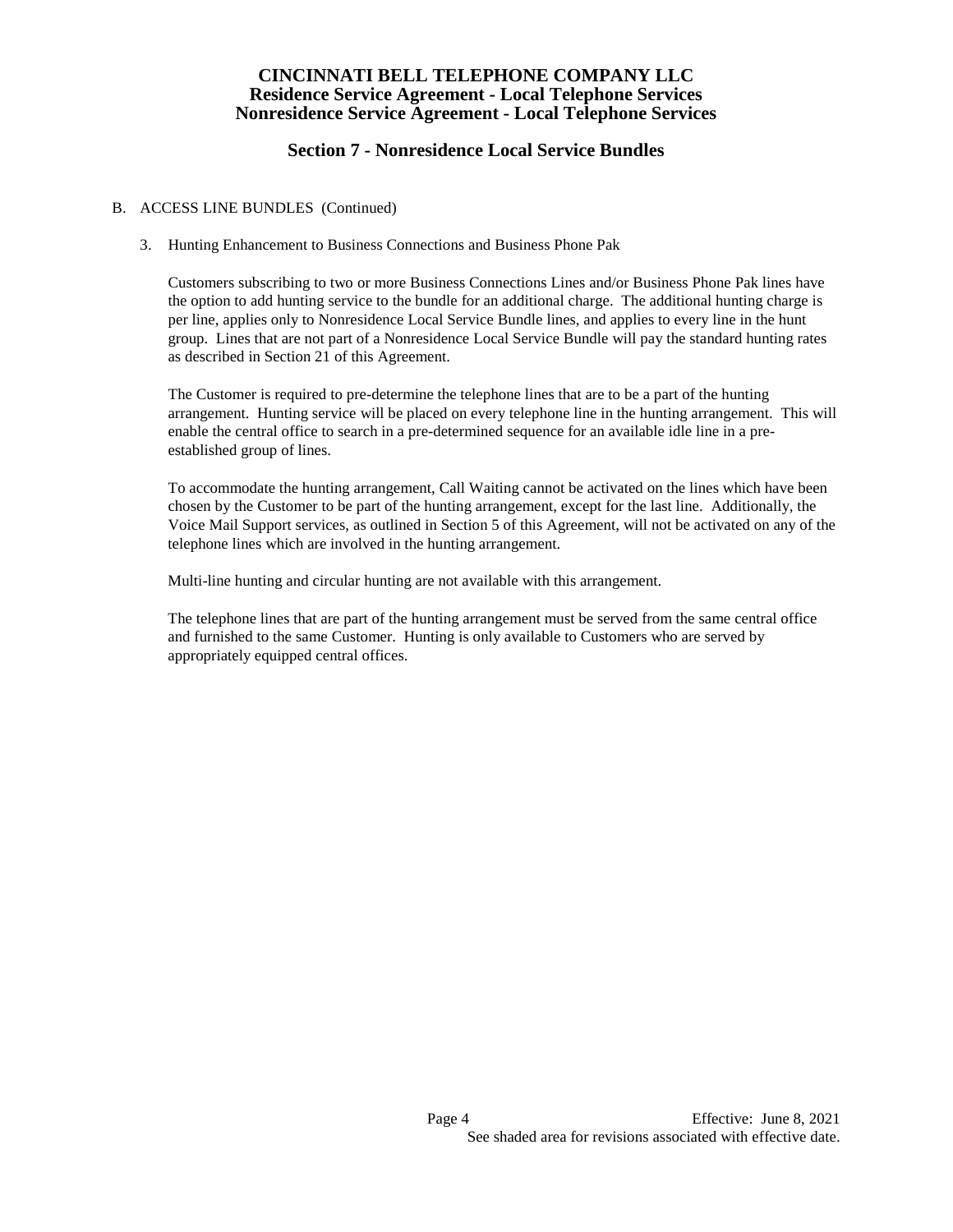# **Section 7 - Nonresidence Local Service Bundles**

#### C. TOTAL ACCESS BUNDLES

Total Access Bundles provide a variety of voice, data, and optional services. The terms and conditions that apply to the services when they are purchased individually apply to the services when they are purchased as part of a Total Access Bundle unless otherwise noted in this section.

Total Access Bundle prices are for the bundle in total. The components of the Total Access Bundle may not be split among multiple customers or locations.

If a Customer disconnects any of the services included in a Total Access Bundle, the customer will continue to be responsible for the entire monthly rate of the bundle.

The Total Access Bundle nonrecurring charges apply when establishing one or more Total Access Bundles as new service or when moving existing Total Access service to a different location.

The Customer is required to pre-determine the telephone lines that are to be a part of the hunting arrangement. Hunting service will be placed on every telephone line in the hunting arrangement. This will enable the central office to search in a pre-determined sequence for an available idle line in a pre-established group of lines.

Some optional features will only work with series hunt and do not work with multi-line or circular hunt. To accommodate the provisioning of the hunting arrangement, Call Waiting cannot be activated on the telephone lines that have been chosen by the customer to be part of the hunting arrangement, except for the last line. Additionally, the Voice Mail Support services, as outlined in Section 5 of this Agreement, will not be activated on any of the telephone lines which are involved in the hunting arrangement. Other service limitations may apply to accommodate the hunting service.

The initial minimum service period is 12 months for a Total Access Bundle.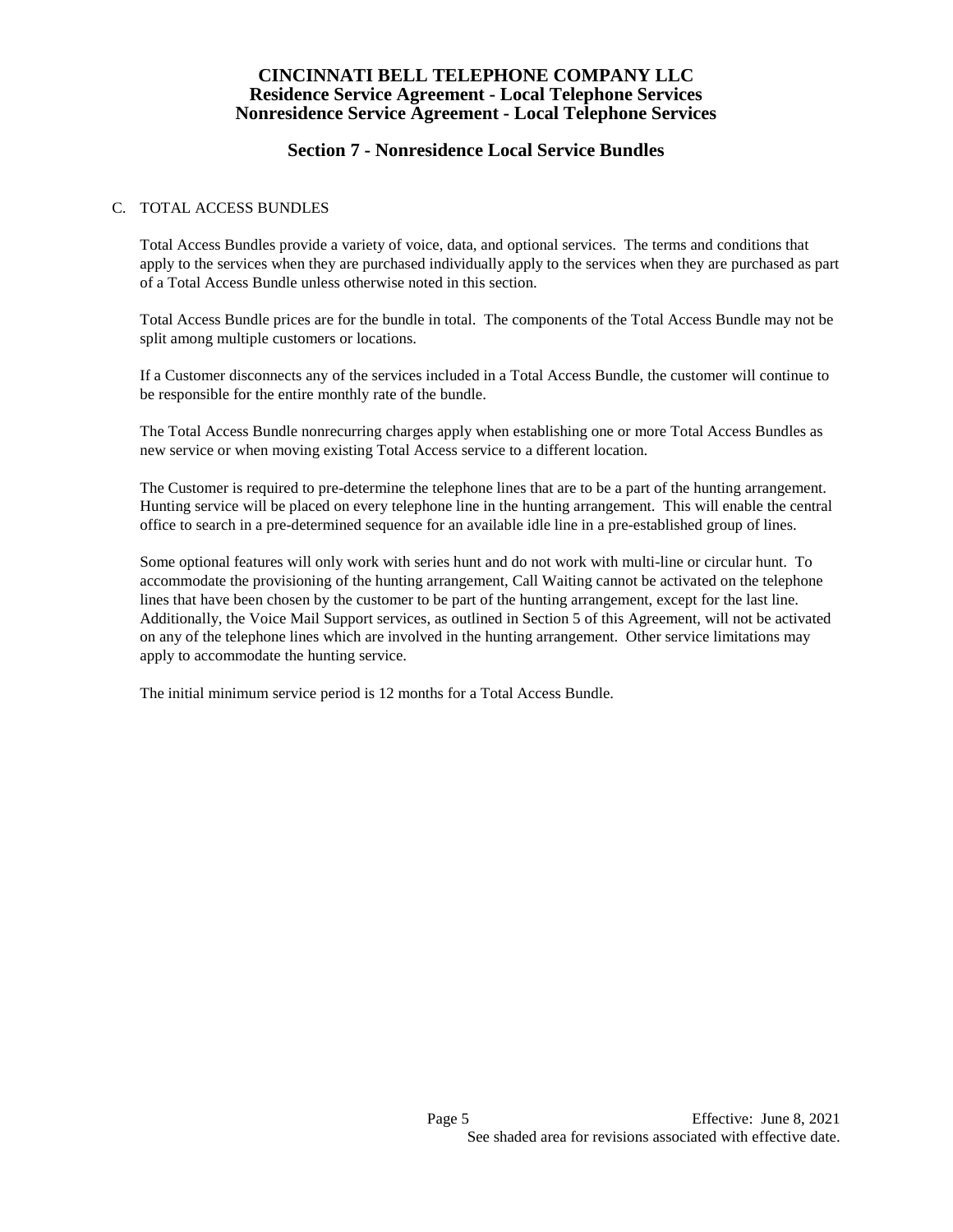# **Section 7 - Nonresidence Local Service Bundles**

#### C. TOTAL ACCESS BUNDLES (Continued)

The available Total Access Bundles and the services included in each bundle are as follows.

1. Total Access - Business Connections Bundle

Business Connections, each line (includes anywhere from 3 to 24 lines) Hunting, each line

2. Total Access - Centrex Bundle

Deluxe Service Line, each line (includes anywhere from 4 to 24 lines) Hunting, each line Calling Name and Number, each line

3. Total Access - PRIME Advantagesm Bundle

1 Primary Rate Facility Two-way DID channels (includes anywhere from 13 to 23 channels) 1 Group of 20 DID numbers Prime Calling Name and Number

4. Total Access - TRUNK Advantagesm Bundle

1 Digital Trunk Facility Two-way DID channels (includes anywhere from 13 to 24 channels) 1 Group of 20 DID numbers